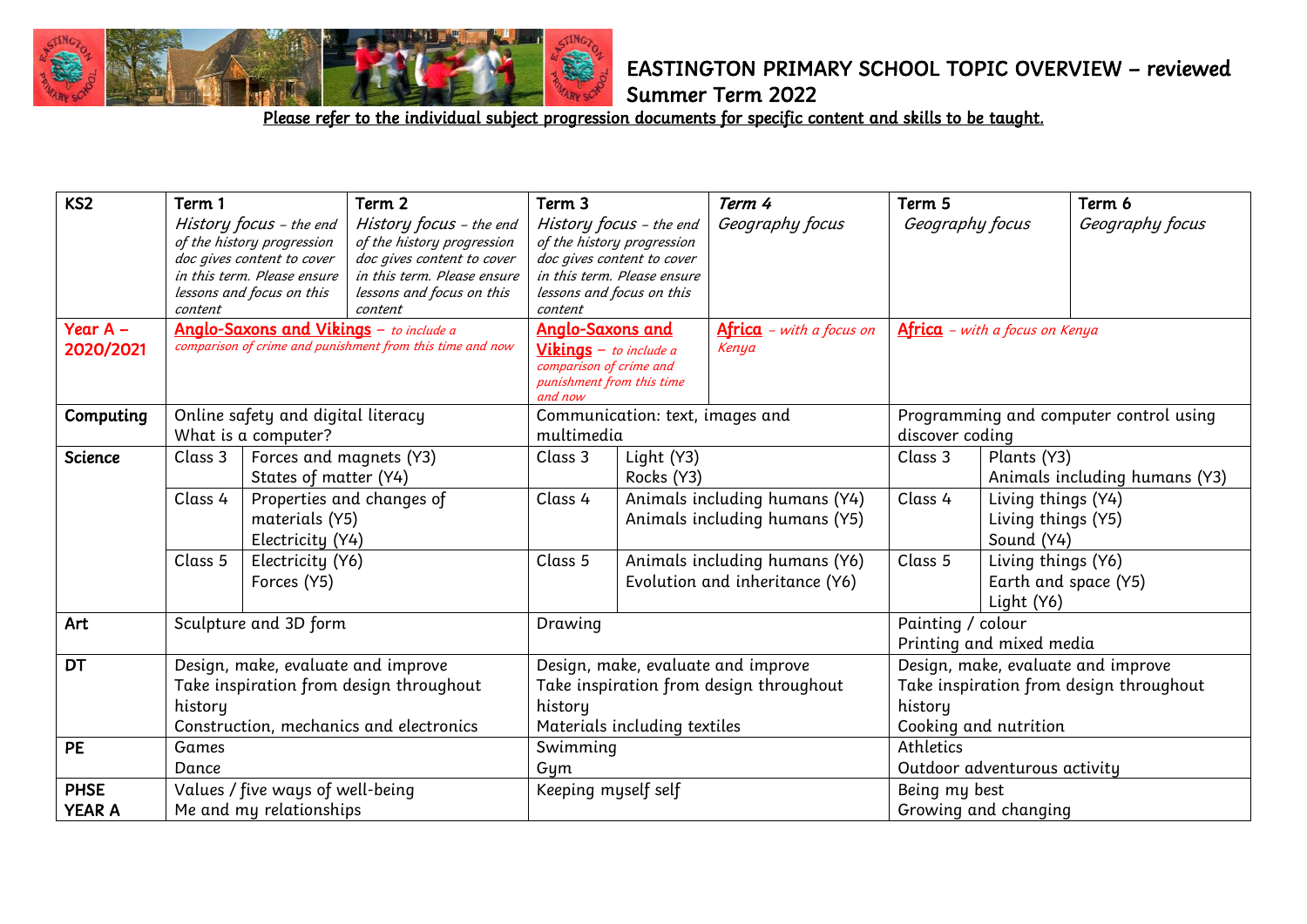|                        |            |                                                                                                                                       |                  | Please refer to the individual subject progression documents for specific content and skills to be taught.                                                 |         |                                                                                                                                                                       |
|------------------------|------------|---------------------------------------------------------------------------------------------------------------------------------------|------------------|------------------------------------------------------------------------------------------------------------------------------------------------------------|---------|-----------------------------------------------------------------------------------------------------------------------------------------------------------------------|
| <b>RE</b>              | Class<br>3 | What do Christians learn from the<br>Creation story? L2.1<br>What is it like for someone to follow<br>God? L2.2                       | Class 3          | How do festivals and worship<br>show what matters to a Muslim?<br>L2.9<br>How do festivals and family life<br>show what matters to Jewish<br>people? L2.10 | Class 3 | What kind of world did Jesus<br>want? L2.4<br>How and why do people try to<br>make the world a better place?<br>(C, M/J, NR) L2.12                                    |
|                        | Class<br>4 | What is the 'Trinity' and why is it<br>important for Christians? L2.3<br>What do Hindus believe God is like?<br>L2.7                  | Class 4          | What does it mean to be Hindu in<br>Britain today? L2.8<br>Why do Christians call the day<br>Jesus died Good Friday? L2.5                                  | Class 4 | For Christians, when Jesus left,<br>what was the impact of Pentecost?<br>L2.6<br>How and why do people mark the<br>significant events of life? (C, H,<br>NR)<br>L2.11 |
|                        | Class<br>5 | What does it mean if Christians<br>believe God is holy and loving? U2.1<br>What does it mean to be a Muslim in<br>Britain today? U2.8 | Class 5          | What do Christians believe Jesus<br>did to 'save' people? U2.5<br>Why do Hindus want to be good?<br>U2.7                                                   | Class 5 | Christians and how to live: What<br>would Jesus do? U2.4<br>Why is the Torah so important to<br>Jewish people? U2.9                                                   |
| French                 |            |                                                                                                                                       |                  |                                                                                                                                                            |         |                                                                                                                                                                       |
| <b>Music</b><br>Year A |            | Singing/Performing                                                                                                                    | Listen/Appraise/ | Composers/History                                                                                                                                          |         | Experiment/Improvisation/<br>Notation/play/perform/Compos                                                                                                             |
|                        | Class<br>3 | Mamma Mia. Y4<br>Christmas performance singing                                                                                        | Class 3          | Tchaikovsky - not Charanga<br>Bob Marley - Three Little<br>Birds. Y3 Plenty of history for<br>him!                                                         | Class 3 | Dragon Song. Y3                                                                                                                                                       |
|                        | Class<br>4 | Livin' on a prayer. Y5<br>Christmas performance singing                                                                               | Class 4          | Beethoven - not Charanga<br>The Beatles - Blackbird. Y4 Plenty<br>of history for them!                                                                     | Class 4 | Fresh Prince of Bel Air - Will<br>Smith. Y5                                                                                                                           |
|                        | Class<br>5 | Happy. Y6<br>Christmas performance singing                                                                                            | Class 5          | Benjamin Britten - focusing on A<br>New Year Carol Y6<br>Classroom Jazz 1. Y5 (Could look<br>at history and journey of jazz<br>music)                      | Class 5 | Make you feel my love - Adele. Y5                                                                                                                                     |

藤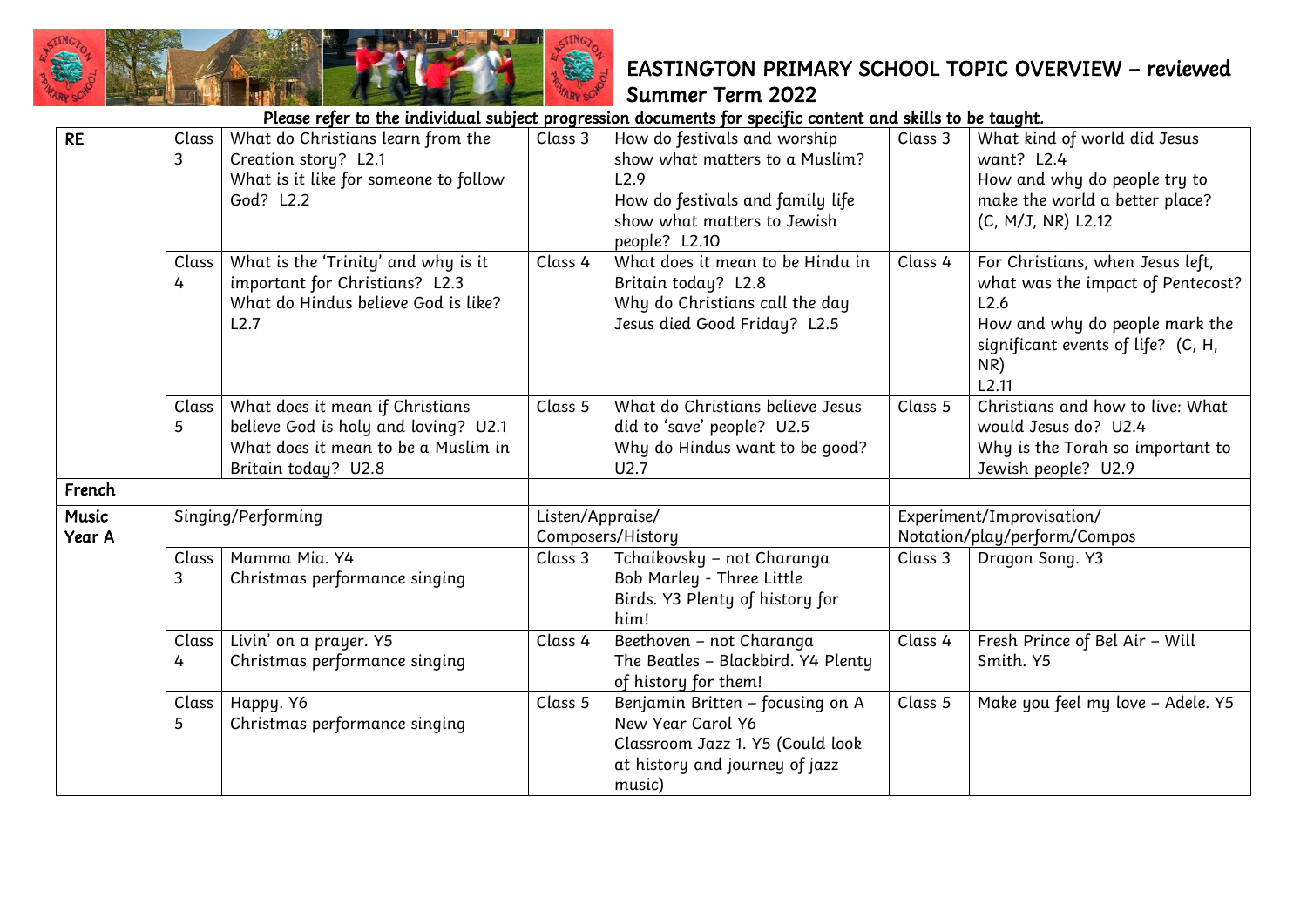

Summer Term 2022

| KS <sub>2</sub> | Term 1<br>in this term. Please<br>on this content                                                                                                                                                             | History focus - the end<br>of the history progression<br>doc gives content to cover<br>ensure lessons and focus | Term 2<br>History focus - the end<br>of the history progression<br>doc gives content to cover<br>in this term. Please<br>ensure lessons and focus<br>on this content                                                           | Term 3<br>History focus - the end<br>of the history progression<br>doc gives content to cover<br>in this term. Please<br>ensure lessons and focus<br>on this content |                                                                              | Term 4<br>Geography focus                                      | Term 5<br>Geography focus        |                                                               | Term 6<br>Geography focus                                                     |
|-----------------|---------------------------------------------------------------------------------------------------------------------------------------------------------------------------------------------------------------|-----------------------------------------------------------------------------------------------------------------|--------------------------------------------------------------------------------------------------------------------------------------------------------------------------------------------------------------------------------|----------------------------------------------------------------------------------------------------------------------------------------------------------------------|------------------------------------------------------------------------------|----------------------------------------------------------------|----------------------------------|---------------------------------------------------------------|-------------------------------------------------------------------------------|
| <b>Year B</b>   | <b>The Ancients</b> $-$ Greece (how culture, life and<br>achievements influence and impacts present day<br>Britain), Mayan (contrast to British history), Egypt<br>(the first civilisations - when and where) |                                                                                                                 | <b>The Ancients</b> <i>– Greece</i><br>(how culture, life and<br>achievements influence<br>and impacts present day<br>Britain), Mayan (contrast<br>to British history), Egypt<br>(the first civilisations -<br>when and where) |                                                                                                                                                                      | <b>Europe</b> $-$ each class to<br>choose a different country<br>to focus on | focus on                                                       |                                  | <b>Europe</b> $-$ each class to choose a different country to |                                                                               |
| Computing       | Online safety and digital literacy<br>What is a computer?                                                                                                                                                     |                                                                                                                 | Communication: text, images and<br>multimedia                                                                                                                                                                                  |                                                                                                                                                                      |                                                                              | Programming and computer control using<br>discover coding      |                                  |                                                               |                                                                               |
| Science         | Class 3                                                                                                                                                                                                       | Forces and magnets (Y3)<br>States of matter (Y4)                                                                |                                                                                                                                                                                                                                | Class 3                                                                                                                                                              | Light (Y3)<br>Rocks (Y3)                                                     |                                                                | Class 3                          | Plants (Y3)                                                   | Animals including humans (Y3)                                                 |
|                 | Class 4                                                                                                                                                                                                       | materials (Y5)<br>Electricity (Y4)                                                                              | Properties and changes of                                                                                                                                                                                                      | Class 4                                                                                                                                                              |                                                                              | Animals including humans (Y4)<br>Animals including humans (Y5) | Class 4                          | Living things (Y4)<br>Living things (Y5)<br>Sound (Y4)        |                                                                               |
|                 | Class 5                                                                                                                                                                                                       | Electricity (Y6)<br>Forces (Y5)                                                                                 |                                                                                                                                                                                                                                | Class 5                                                                                                                                                              | Animals including humans (Y6)<br>Evolution and inheritance (Y6)              |                                                                | Class 5                          | Living things (Y6)<br>Light (Y6)                              | Earth and space (Y5)                                                          |
| Art             | Sculpture and 3D form                                                                                                                                                                                         |                                                                                                                 | Drawing                                                                                                                                                                                                                        |                                                                                                                                                                      |                                                                              | Painting / colour<br>Printing and mixed media                  |                                  |                                                               |                                                                               |
| <b>DT</b>       | history                                                                                                                                                                                                       |                                                                                                                 | Design, make, evaluate and improve<br>Take inspiration from design throughout<br>Construction, mechanics and electronics                                                                                                       | Design, make, evaluate and improve<br>Take inspiration from design throughout<br>history<br>Materials including textiles                                             |                                                                              |                                                                | history<br>Cooking and nutrition |                                                               | Design, make, evaluate and improve<br>Take inspiration from design throughout |
| PE              | Games                                                                                                                                                                                                         |                                                                                                                 |                                                                                                                                                                                                                                | Swimming                                                                                                                                                             |                                                                              |                                                                | Athletics                        |                                                               |                                                                               |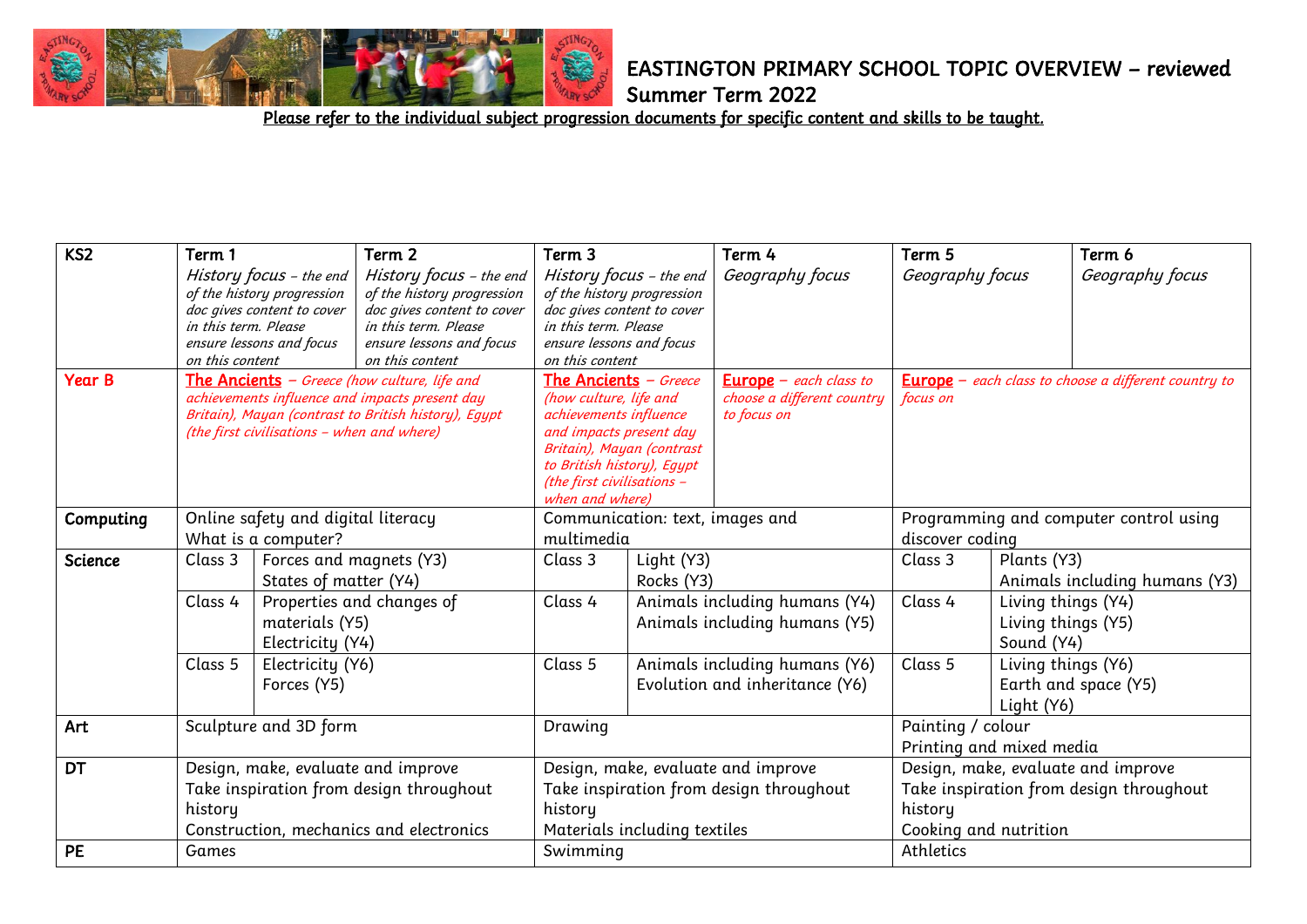

|                              | Dance                                                                                                                                                |                                                                                                                                          | Gym              |                                                                                                                                           |                                                           | Outdoor adventurous activity                                                                                                                                      |  |  |
|------------------------------|------------------------------------------------------------------------------------------------------------------------------------------------------|------------------------------------------------------------------------------------------------------------------------------------------|------------------|-------------------------------------------------------------------------------------------------------------------------------------------|-----------------------------------------------------------|-------------------------------------------------------------------------------------------------------------------------------------------------------------------|--|--|
| <b>PHSE</b><br><b>YEAR B</b> |                                                                                                                                                      | Values / five ways of well-being<br>Valuing differences                                                                                  |                  | Rights and responsibilities                                                                                                               |                                                           | Growing and changing                                                                                                                                              |  |  |
| <b>RE</b>                    | Class 3                                                                                                                                              | What is the 'Trinity' and why is it<br>important for Christians? L2.3<br>What do Hindus believe God is<br>like? L2.7                     | Class 3          | What does it mean to be Hindu in<br>Britain today? L2.8<br>Why do Christians call the day<br>Jesus died Good Friday? L2.5                 | Class 3                                                   | Fr Christians, when Jesus left,<br>what was the impact of<br>Pentecost? L2.6<br>How and why do people mark<br>the significant events of life? (C,<br>H, NR) L2.11 |  |  |
|                              | Class 4                                                                                                                                              | What does it mean if Christians<br>believe God is holy and loving?<br>U2.1<br>What does it mean to be a Muslim<br>in Britain today? U2.8 |                  | What do Christians believe Jesus<br>did to 'save' people? U2.5<br>Why do Hindus want to be good?<br>U2.7                                  | Class 4                                                   | Christians and how to live: What<br>would Jesus do? U2.4<br>Why is the Torah so important to<br>Jewish people? U2.9                                               |  |  |
|                              | Class 5<br>Creation and science: conflicting<br>or complementary? U2.2<br>Why do some people believe in<br>God and some people not? (C, NR)<br>U2.11 |                                                                                                                                          | Class 5          | Why do Christians believe Jesus<br>was the Messiah? U2.3<br>How does faith help people when<br>life gets hard? U2.12                      | Class 5                                                   | For Christians, what kind of king<br>is Jesus? U2.6<br>What matters most to Humanists<br>and Christians? (C, M/J, NR)<br>U2.10                                    |  |  |
| French                       |                                                                                                                                                      |                                                                                                                                          |                  |                                                                                                                                           |                                                           |                                                                                                                                                                   |  |  |
| <b>Music</b><br>Year B       |                                                                                                                                                      | Singing/Performing                                                                                                                       | Listen/Appraise/ | Composers/History                                                                                                                         | Experiment/Improvisation/<br>Notation/play/perform/Compos |                                                                                                                                                                   |  |  |
|                              | Class 3                                                                                                                                              | Let Your Spirit Fly. Y3<br>Christmas performance singing                                                                                 | Class 3          | Bach - not Charanga<br>Randy Newman (Disney) - not<br>Charanga. Lots to research and a<br>long association with Disney.                   | Class 3                                                   | Glockenspiel Stage 2. Y4                                                                                                                                          |  |  |
|                              | Class 4<br>Stop! Y4<br>Christmas performance singing                                                                                                 |                                                                                                                                          | Class 4          | Saint-Saens - not Charanga<br>Lean on Me - Bill Withers Y4.<br>Plenty of history here.                                                    | Class 4                                                   | Classroom Jazz 1. Y5                                                                                                                                              |  |  |
|                              | Class 5                                                                                                                                              | You've Got a Friend. Y6<br>Christmas performance singing                                                                                 | Class 5          | Holst - not Charanga<br>John Williams(film composer) -<br>not Charanga. (Could look at the<br>history and significance of film<br>scores) | Class 5                                                   | Dancing in the Street - Martha<br>Reeves and the Vandellas. Y5                                                                                                    |  |  |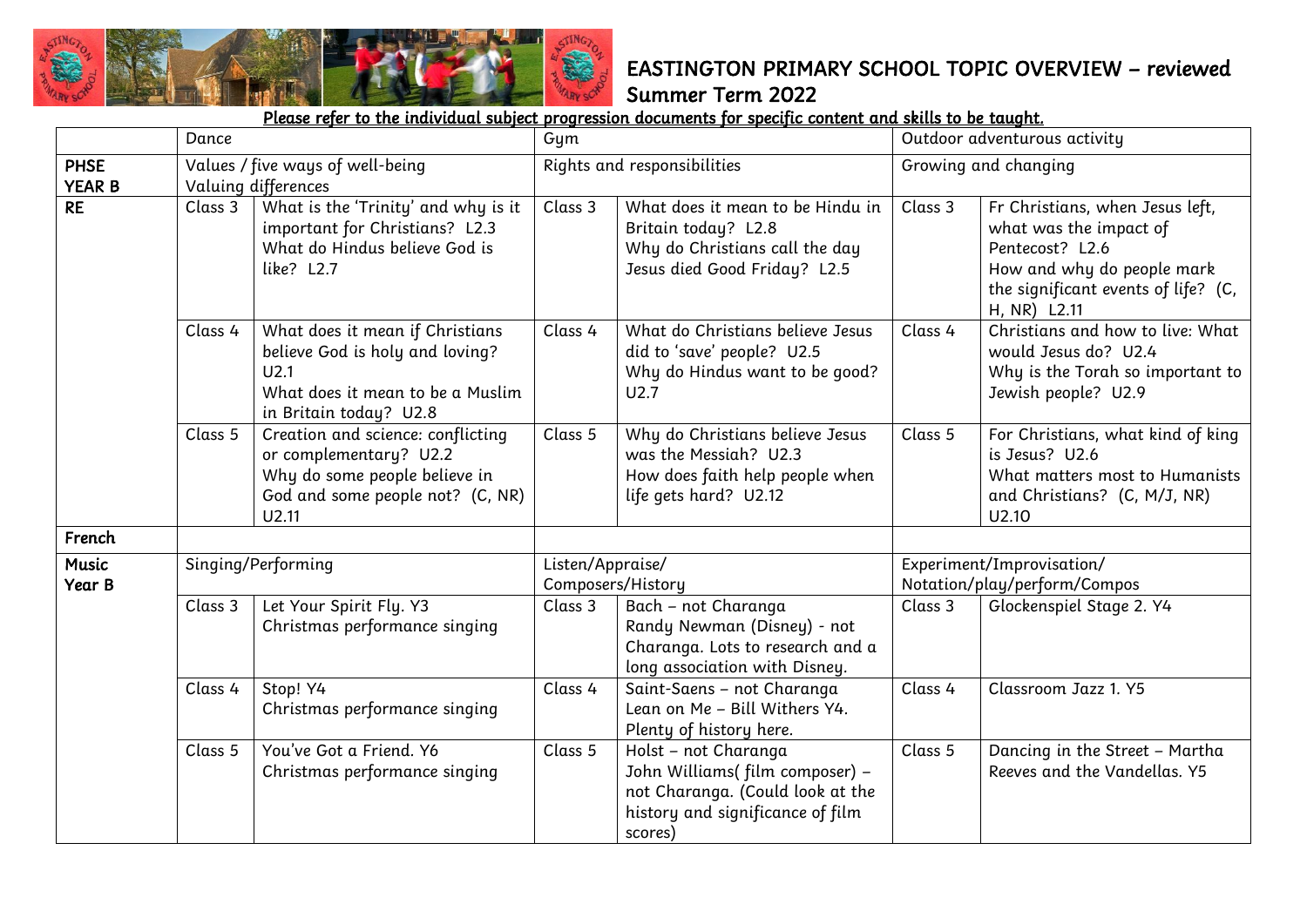

Summer Term 2022

| K <sub>S2</sub> | Term 1<br>History focus - the end<br>of the history progression<br>doc gives content to cover<br>in this term. Please<br>ensure lessons and focus<br>on this content |                                    | Term 2<br>History focus - the end<br>of the history progression<br>doc gives content to cover<br>in this term. Please<br>ensure lessons and focus<br>on this content<br><b>Iron and stone age</b> - changes from the stone age | Term 3<br>Term 4<br>History focus - the end<br>Geography focus<br>of the history progression<br>doc gives content to cover<br>in this term. Please<br>ensure lessons and focus<br>on this content<br>Iron and stone age -<br>America - each class to |                                                                                                                                                                                              | Term 5<br>Term 6<br>Geography focus<br><b>America</b> - each class to focus on a different region |                                                           | Geography focus                                                               |                                            |
|-----------------|----------------------------------------------------------------------------------------------------------------------------------------------------------------------|------------------------------------|--------------------------------------------------------------------------------------------------------------------------------------------------------------------------------------------------------------------------------|------------------------------------------------------------------------------------------------------------------------------------------------------------------------------------------------------------------------------------------------------|----------------------------------------------------------------------------------------------------------------------------------------------------------------------------------------------|---------------------------------------------------------------------------------------------------|-----------------------------------------------------------|-------------------------------------------------------------------------------|--------------------------------------------|
| <b>Year C</b>   | to Iron age in Britain                                                                                                                                               |                                    |                                                                                                                                                                                                                                | changes from the stone<br>focus on a different<br>age to Iron age in Britain<br>region                                                                                                                                                               |                                                                                                                                                                                              |                                                                                                   |                                                           |                                                                               |                                            |
| Computing       | Online safety and digital literacy<br>What is a computer?<br>multimedia                                                                                              |                                    | Communication: text, images and                                                                                                                                                                                                |                                                                                                                                                                                                                                                      |                                                                                                                                                                                              |                                                                                                   | Programming and computer control using<br>discover coding |                                                                               |                                            |
| <b>Science</b>  | Class 3                                                                                                                                                              |                                    | Forces and magnets (Y3)<br>States of matter (Y4)                                                                                                                                                                               | Class 3                                                                                                                                                                                                                                              | Light (Y3)<br>Rocks (Y3)<br>Class 4<br>Animals including humans<br>(Y4)<br>Animals including humans<br>(Y5)<br>Class 5<br>Animals including humans<br>(Y6)<br>Evolution and inheritance (Y6) |                                                                                                   | Class 3                                                   | Plants (Y3)<br>(Y3)                                                           | Animals including humans                   |
|                 | Class 4                                                                                                                                                              | materials (Y5)<br>Electricity (Y4) | Properties and changes of                                                                                                                                                                                                      |                                                                                                                                                                                                                                                      |                                                                                                                                                                                              |                                                                                                   | Class 4                                                   | Sound (Y4)                                                                    | Living things (Y4)<br>Living things (Y5)   |
|                 | Class 5                                                                                                                                                              | Electricity (Y6)<br>Forces (Y5)    |                                                                                                                                                                                                                                |                                                                                                                                                                                                                                                      |                                                                                                                                                                                              |                                                                                                   | Class 5                                                   | Light (Y6)                                                                    | Living things (Y6)<br>Earth and space (Y5) |
| Art             | Sculpture and 3D form                                                                                                                                                |                                    |                                                                                                                                                                                                                                | Drawing                                                                                                                                                                                                                                              |                                                                                                                                                                                              |                                                                                                   | Painting / colour<br>Printing and mixed media             |                                                                               |                                            |
| <b>DT</b>       | history                                                                                                                                                              |                                    | Design, make, evaluate and improve<br>Take inspiration from design throughout<br>Construction, mechanics and electronics                                                                                                       | Design, make, evaluate and improve<br>Take inspiration from design throughout<br>history<br>Materials including textiles                                                                                                                             |                                                                                                                                                                                              | history<br>Cooking and nutrition                                                                  |                                                           | Design, make, evaluate and improve<br>Take inspiration from design throughout |                                            |
| PE              | Games<br>Dance                                                                                                                                                       |                                    |                                                                                                                                                                                                                                | Swimming<br>Gym                                                                                                                                                                                                                                      |                                                                                                                                                                                              |                                                                                                   | Athletics<br>Outdoor adventurous activity                 |                                                                               |                                            |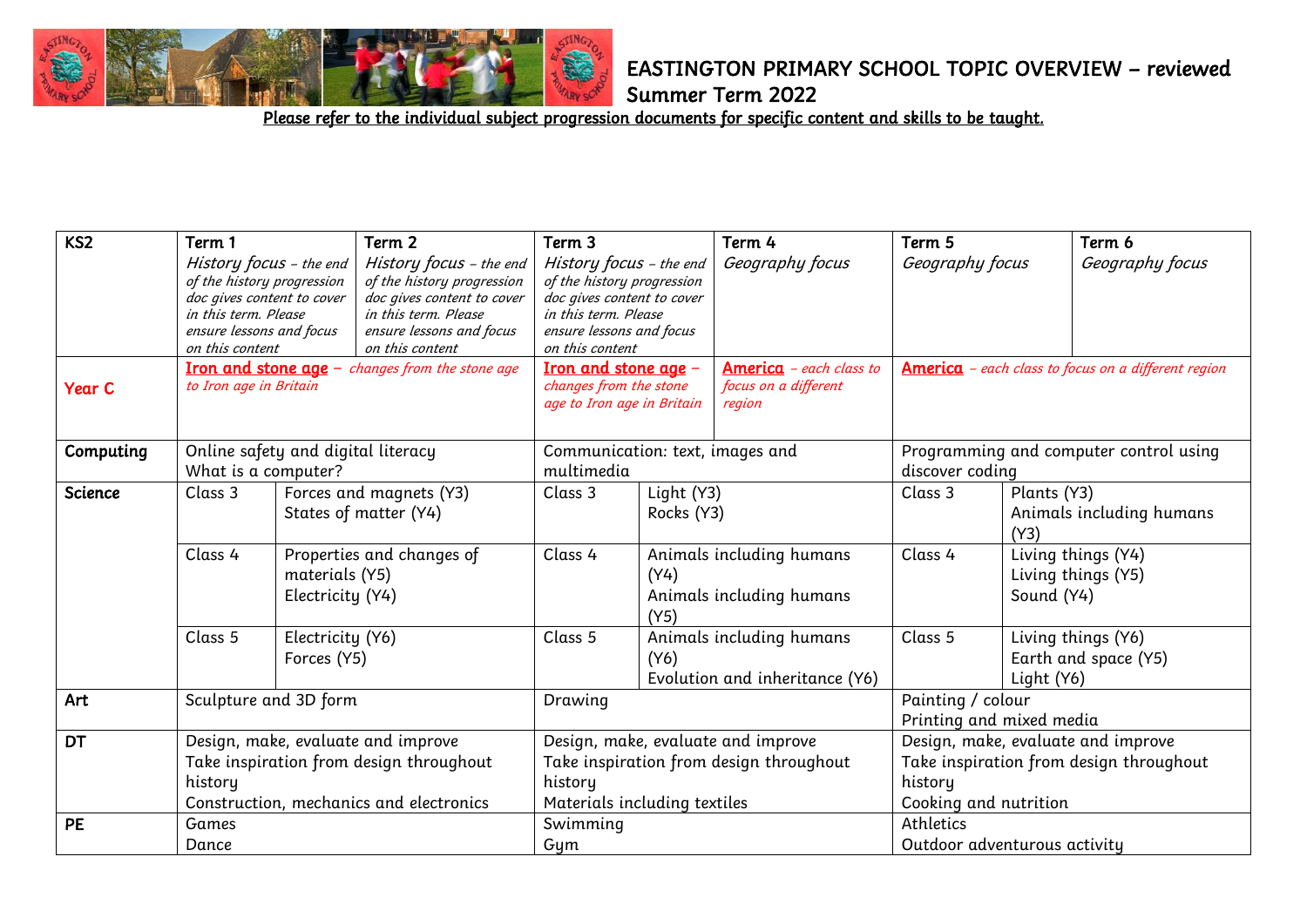

| <b>PHSE</b>            |                    | Values / five ways of well-being                                                                                                         | Keeping myself self                   |                                                                                                                                                            | Being my best                                             |                                                                                                                                                                       |  |  |
|------------------------|--------------------|------------------------------------------------------------------------------------------------------------------------------------------|---------------------------------------|------------------------------------------------------------------------------------------------------------------------------------------------------------|-----------------------------------------------------------|-----------------------------------------------------------------------------------------------------------------------------------------------------------------------|--|--|
| <b>YEAR A</b>          |                    | Me and my relationships                                                                                                                  |                                       |                                                                                                                                                            | Growing and changing                                      |                                                                                                                                                                       |  |  |
| <b>RE</b>              | Class 3            | What do Christians learn from<br>the Creation story? L2.1<br>What is it like for someone to<br>follow God? L2.2                          | Class 3                               | How do festivals and worship<br>show what matters to a<br>Muslim? L2.9<br>How do festivals and family<br>life show what matters to<br>Jewish people? L2.10 | Class 3                                                   | What kind of world did<br>Jesus want? L2.4<br>How and why do people<br>try to make the world a<br>better place? (C, M/J, NR)<br>L2.12                                 |  |  |
|                        | Class 4            | What is the 'Trinity' and why is<br>it important for Christians?<br>L2.3<br>What do Hindus believe God is<br>like? L2.7                  | Class 4                               | What does it mean to be<br>Hindu in Britain today? L2.8<br>Why do Christians call the<br>day Jesus died Good Friday?<br>L2.5                               | Class 4                                                   | For Christians, when Jesus<br>left, what was the impact<br>of Pentecost? L2.6<br>How and why do people<br>mark the significant events<br>of life? (C, H, NR)<br>L2.11 |  |  |
|                        | Class 5            | What does it mean if Christians<br>believe God is holy and loving?<br>U2.1<br>What does it mean to be a<br>Muslim in Britain today? U2.8 | Class 5                               | What do Christians believe<br>Jesus did to 'save' people?<br>U2.5<br>Why do Hindus want to be<br>good? U2.7                                                | Class 5                                                   | Christians and how to live:<br>What would Jesus do?<br>U2.4<br>Why is the Torah so<br>important to Jewish<br>people? U2.9                                             |  |  |
| French                 |                    |                                                                                                                                          |                                       |                                                                                                                                                            |                                                           |                                                                                                                                                                       |  |  |
| <b>Music</b><br>Year A | Singing/Performing |                                                                                                                                          | Listen/Appraise/<br>Composers/History |                                                                                                                                                            | Experiment/Improvisation/<br>Notation/play/perform/Compos |                                                                                                                                                                       |  |  |
|                        | Class 3            | Mamma Mia. Y4<br>Christmas performance singing                                                                                           | Class 3                               | Tchaikovsky - not Charanga<br>Bob Marley - Three Little<br>Birds. Y3 Plenty of history for<br>him!                                                         | Class 3                                                   | Dragon Song. Y3                                                                                                                                                       |  |  |
|                        | Class 4            | Livin' on a prayer. Y5<br>Christmas performance singing                                                                                  | Class 4                               | Beethoven - not Charanga<br>The Beatles - Blackbird.<br>Y4 Plenty of history for<br>them!                                                                  | Class 4                                                   | Fresh Prince of Bel Air -<br>Will Smith. Y5                                                                                                                           |  |  |
|                        | Class 5            | Happy. Y6<br>Christmas performance singing                                                                                               | Class 5                               | Benjamin Britten - focusing<br>on A New Year Carol Y6                                                                                                      | Class 5                                                   | Make you feel my love -<br>Adele. Y5                                                                                                                                  |  |  |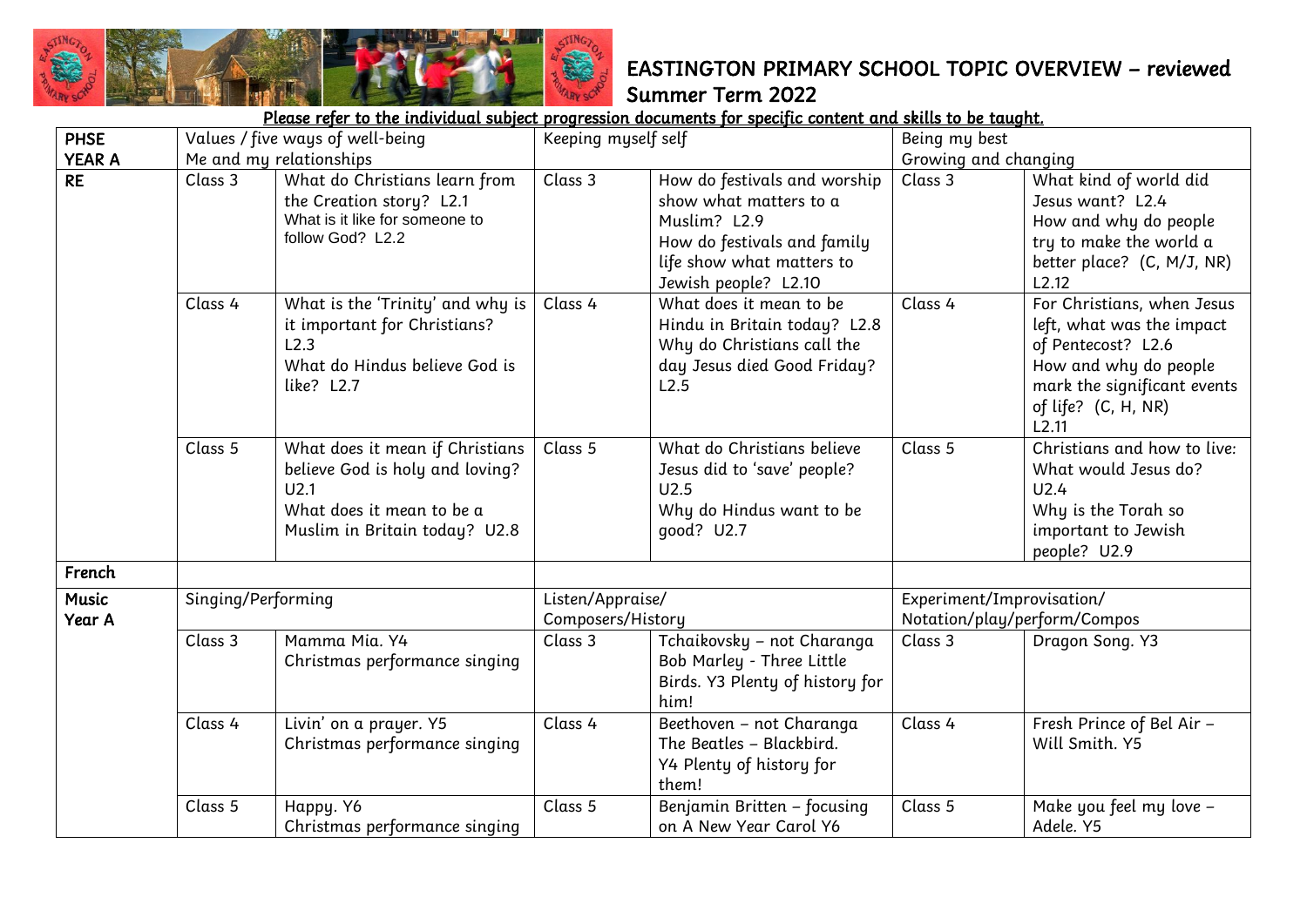

## Summer Term 2022

| <sup>I</sup> Classroom Jazz 1. Y5 (Could |  |
|------------------------------------------|--|
| look at history and journey              |  |
| of jazz music)                           |  |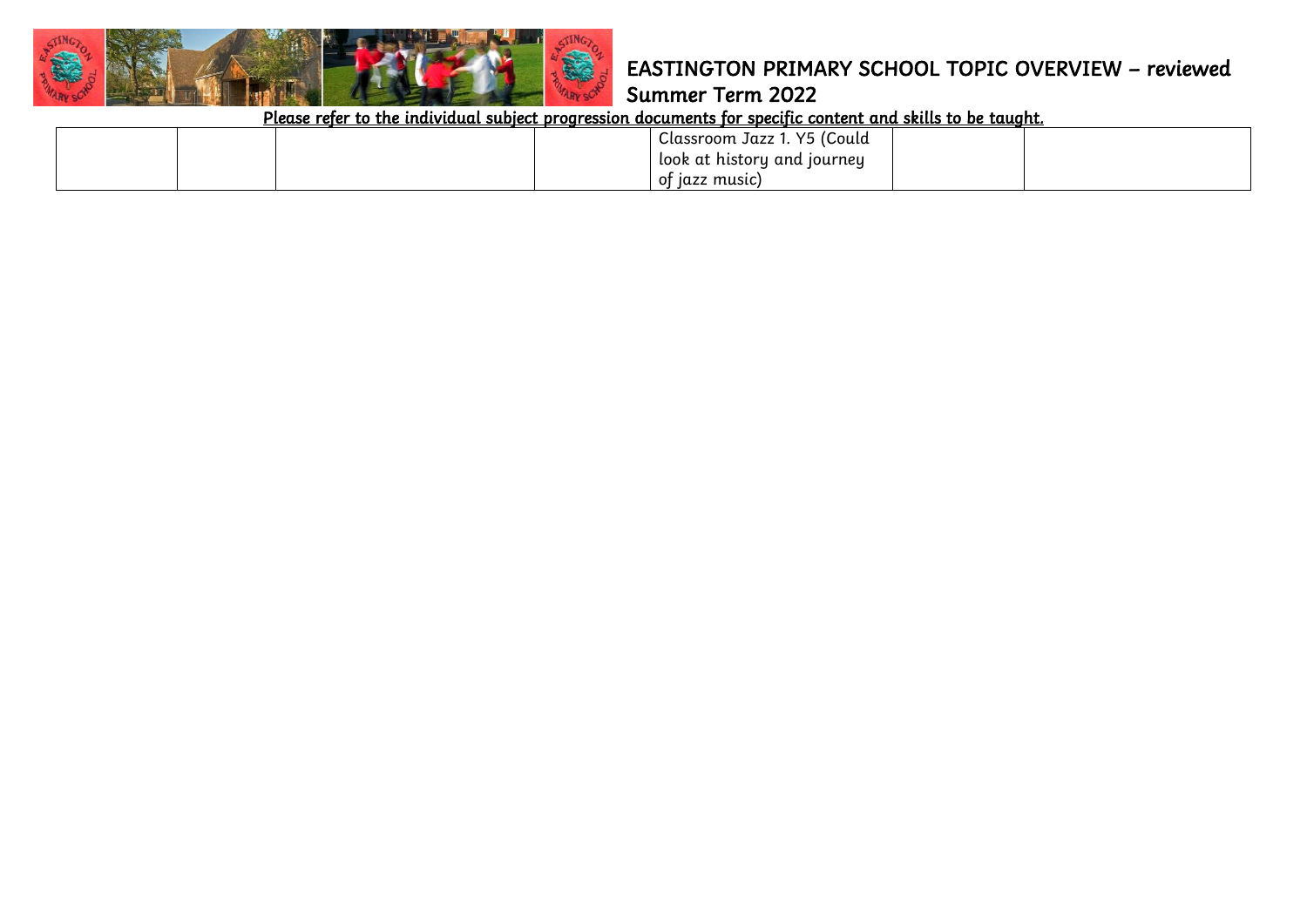

Summer Term 2022

| KS <sub>2</sub> | Term 1<br>History focus - the end<br>of the history progression<br>doc gives content to cover<br>in this term. Please<br>ensure lessons and focus<br>on this content |                                    | Term 2<br>History focus - the end<br>of the history progression<br>doc gives content to cover<br>in this term. Please<br>ensure lessons and focus<br>on this content | Term 3<br>History focus - the end<br>of the history progression<br>doc gives content to cover<br>in this term. Please<br>ensure lessons and focus<br>on this content |                                                                       | Term 4<br>Geography focus                                                                                         | Term 5<br>Geography focus                                 |                                                 | Term 6<br>Geography focus                  |
|-----------------|----------------------------------------------------------------------------------------------------------------------------------------------------------------------|------------------------------------|----------------------------------------------------------------------------------------------------------------------------------------------------------------------|----------------------------------------------------------------------------------------------------------------------------------------------------------------------|-----------------------------------------------------------------------|-------------------------------------------------------------------------------------------------------------------|-----------------------------------------------------------|-------------------------------------------------|--------------------------------------------|
| <b>Year D</b>   | Romans - to include a local study of Bath or<br>Cirencester as well as the influence of the Roman<br>military                                                        |                                    | Romans - to include a<br>local study of Bath or<br>Cirencester as well as the<br>influence of the Roman<br>military                                                  |                                                                                                                                                                      | <b>Local Study</b> $-$ to<br>include use of OS maps                   |                                                                                                                   |                                                           | <b>Local Study</b> - to include use of OS maps  |                                            |
| Computing       | Online safety and digital literacy<br>What is a computer?                                                                                                            |                                    | Communication: text, images and<br>multimedia                                                                                                                        |                                                                                                                                                                      |                                                                       |                                                                                                                   | Programming and computer control using<br>discover coding |                                                 |                                            |
| <b>Science</b>  | Class 3                                                                                                                                                              |                                    | Forces and magnets (Y3)<br>States of matter (Y4)                                                                                                                     | Class 3                                                                                                                                                              | Light (Y3)<br>Rocks (Y3)                                              |                                                                                                                   | Class 3                                                   | Plants (Y3)<br>Animals including humans<br>(Y3) |                                            |
|                 | Class 4                                                                                                                                                              | materials (Y5)<br>Electricity (Y4) | Properties and changes of                                                                                                                                            | Class 4                                                                                                                                                              | Animals including humans<br>(Y4)<br>Animals including humans<br>(Y5)  |                                                                                                                   | Class 4                                                   | Sound (Y4)                                      | Living things (Y4)<br>Living things (Y5)   |
|                 | Class 5                                                                                                                                                              | Electricity (Y6)<br>Forces (Y5)    |                                                                                                                                                                      | Class 5                                                                                                                                                              | Animals including humans<br>(Y6)<br>Evolution and inheritance<br>(Y6) |                                                                                                                   | Class 5                                                   | Light (Y6)                                      | Living things (Y6)<br>Earth and space (Y5) |
| Art             | Sculpture and 3D form                                                                                                                                                |                                    |                                                                                                                                                                      | Drawing                                                                                                                                                              |                                                                       | Painting / colour<br>Printing and mixed media                                                                     |                                                           |                                                 |                                            |
| <b>DT</b>       | history                                                                                                                                                              |                                    | Design, make, evaluate and improve<br>Take inspiration from design throughout<br>Construction, mechanics and electronics                                             | Design, make, evaluate and improve<br>Take inspiration from design throughout<br>history<br>Materials including textiles                                             |                                                                       | Design, make, evaluate and improve<br>Take inspiration from design throughout<br>history<br>Cooking and nutrition |                                                           |                                                 |                                            |
| PE              | Games                                                                                                                                                                |                                    |                                                                                                                                                                      | Swimming                                                                                                                                                             |                                                                       |                                                                                                                   | Athletics                                                 |                                                 |                                            |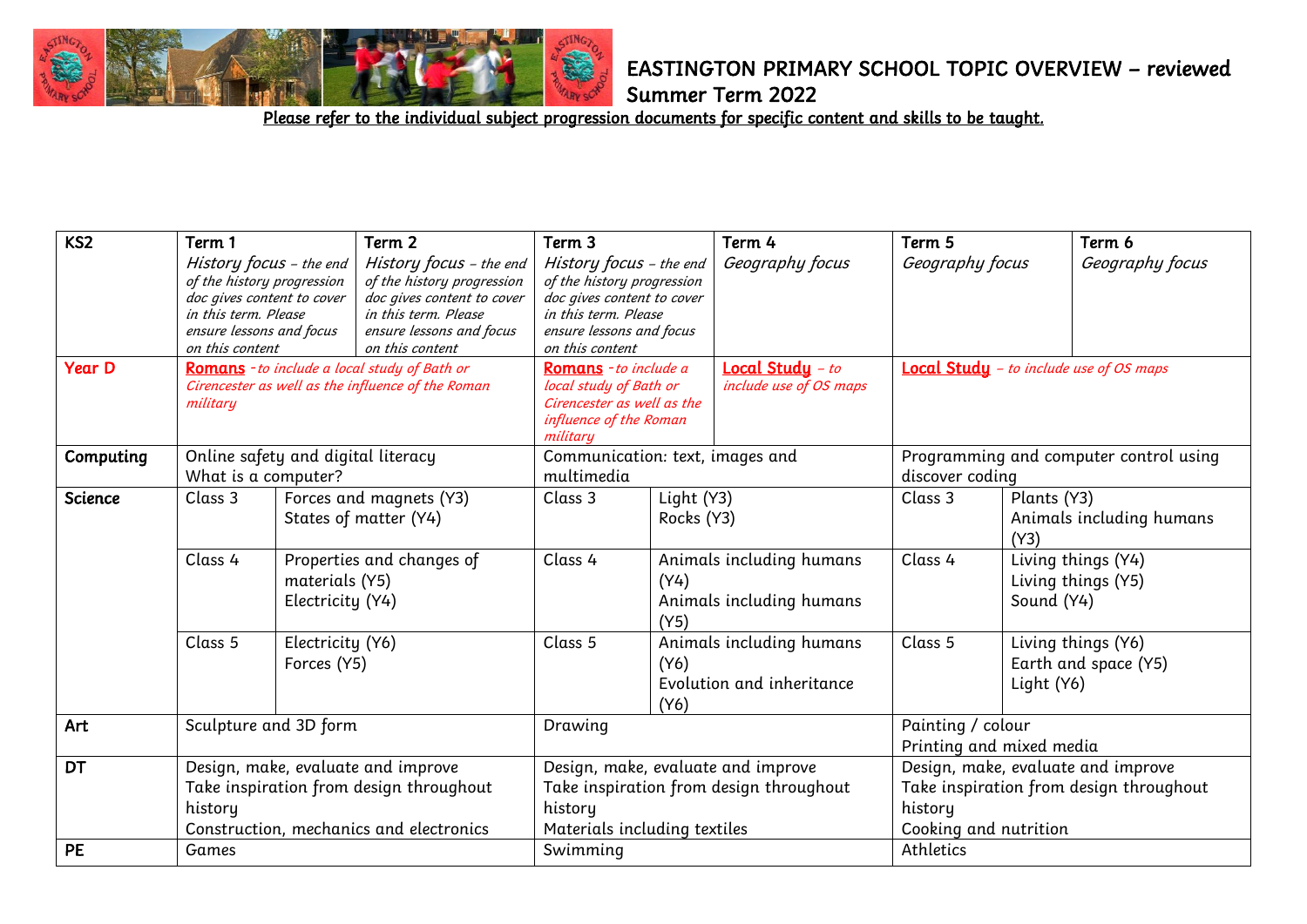

|                              | Dance               |                                                                                                                                              | Gym                                   |                                                                                                                              |                                                           | Outdoor adventurous activity                                                                                                                                      |  |
|------------------------------|---------------------|----------------------------------------------------------------------------------------------------------------------------------------------|---------------------------------------|------------------------------------------------------------------------------------------------------------------------------|-----------------------------------------------------------|-------------------------------------------------------------------------------------------------------------------------------------------------------------------|--|
| <b>PHSE</b><br><b>YEAR B</b> | Valuing differences | Values / five ways of well-being                                                                                                             | Rights and responsibilities           |                                                                                                                              | Growing and changing                                      |                                                                                                                                                                   |  |
| <b>RE</b>                    | Class 3             | What is the 'Trinity' and why is<br>it important for Christians?<br>L2.3<br>What do Hindus believe God is<br>like? L2.7                      | Class 3                               | What does it mean to be<br>Hindu in Britain today? L2.8<br>Why do Christians call the<br>day Jesus died Good Friday?<br>L2.5 | Class 3                                                   | Fr Christians, when Jesus<br>left, what was the impact<br>of Pentecost? L2.6<br>How and why do people<br>mark the significant events<br>of life? (C, H, NR) L2.11 |  |
|                              | Class 4             | What does it mean if Christians<br>believe God is holy and loving?<br>U2.1<br>What does it mean to be a<br>Muslim in Britain today? U2.8     | Class 4                               | What do Christians believe<br>Jesus did to 'save' people?<br>U2.5<br>Why do Hindus want to be<br>good? U2.7                  | Class 4                                                   | Christians and how to live:<br>What would Jesus do?<br>U2.4<br>Why is the Torah so<br>important to Jewish<br>people? U2.9                                         |  |
|                              | Class 5             | Creation and science:<br>conflicting or complementary?<br>U2.2<br>Why do some people believe in<br>God and some people not? (C,<br>NR) U2.11 | Class 5                               | Why do Christians believe<br>Jesus was the Messiah? U2.3<br>How does faith help people<br>when life gets hard? U2.12         | Class 5                                                   | For Christians, what kind<br>of king is Jesus? U2.6<br>What matters most to<br>Humanists and Christians?<br>(C, M/J, NR) U2.10                                    |  |
| French                       |                     |                                                                                                                                              |                                       |                                                                                                                              |                                                           |                                                                                                                                                                   |  |
| <b>Music</b><br>Year B       | Singing/Performing  |                                                                                                                                              | Listen/Appraise/<br>Composers/History |                                                                                                                              | Experiment/Improvisation/<br>Notation/play/perform/Compos |                                                                                                                                                                   |  |
|                              | Class 3             | Let Your Spirit Fly. Y3<br>Christmas performance singing                                                                                     | Class 3                               | Bach - not Charanga<br>Randy Newman (Disney) -<br>not Charanga. Lots to<br>research and a long<br>association with Disney.   | Class 3                                                   | Glockenspiel Stage 2. Y4                                                                                                                                          |  |
|                              | Class 4             | Stop! Y4<br>Christmas performance singing                                                                                                    | Class 4                               | Saint-Saens - not Charanga<br>Lean on Me - Bill Withers Y4.<br>Plenty of history here.                                       | Class 4                                                   | Classroom Jazz 1. Y5                                                                                                                                              |  |
|                              | Class 5             | You've Got a Friend. Y6<br>Christmas performance singing                                                                                     | Class 5                               | Holst - not Charanga<br>John Williams(film<br>composer) - not Charanga.                                                      | Class 5                                                   | Dancing in the Street -<br>Martha Reeves and the<br>Vandellas. Y5                                                                                                 |  |